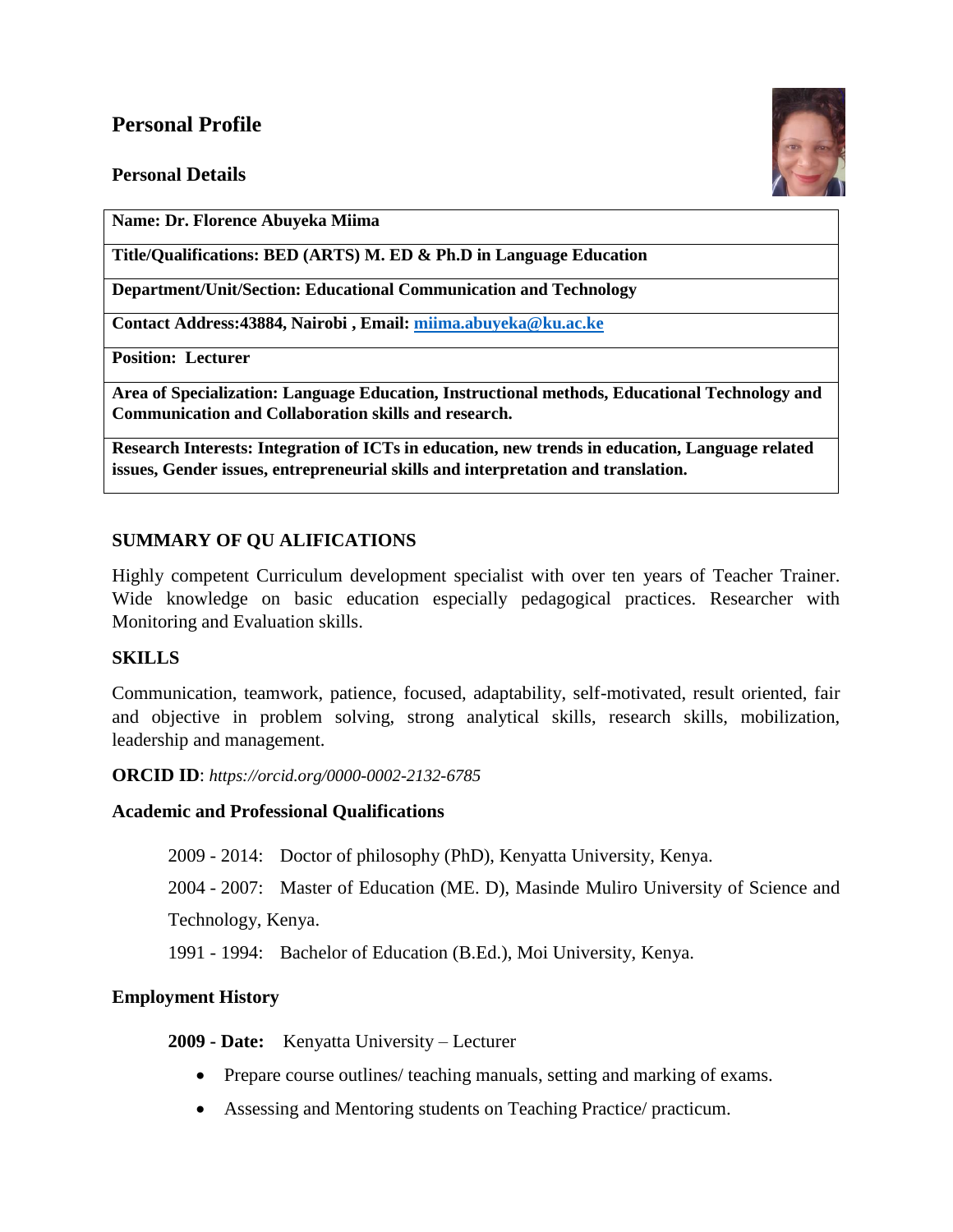- Supervising and examining post-graduate students.
- Consultant and researcher in education, development, gender and emerging issues.

### **2008 - 2009:** Kibabii Diploma Teachers Training College – Lecturer

- Head of Department (Languages).
- Deputy Registrar.
- Patron of the Journalism Club.
- Teaching Practice (TP) Zonal Coordinator.
- Coach of the Netball Team.

### **1996 - 2006:** Kakamega High School – Teacher

- Head of Department (Languages).
- Promote efficiency in the teaching of Kiswahili, German and French.
- Procuring resource material for the department.
- Coordinating the methodology and teaching methods review.
- Planning and preparing teaching and learning materials.
- Motivating students to learn.
- Assisting in the management of the school as a Class Teacher.

# **Publications**

## **Refereed Journals**

- Miima F.A & Kawoya, F. V (2020) Msatakabala na Changamoto za Kiswahili nchini Uganda *East African Journal of Swahili Studies, Volume 3, Issue 1, 2021 Article*
- Sikolia, C.K; Miima,F.A & Ondigi, S.R (2020): Directed reading and thinking activity as a pedagogical strategy on learning and reading abilities in Kiswahili language in primary schools, Bungoma county, Kenya. *Universal Journal of Educational Research.*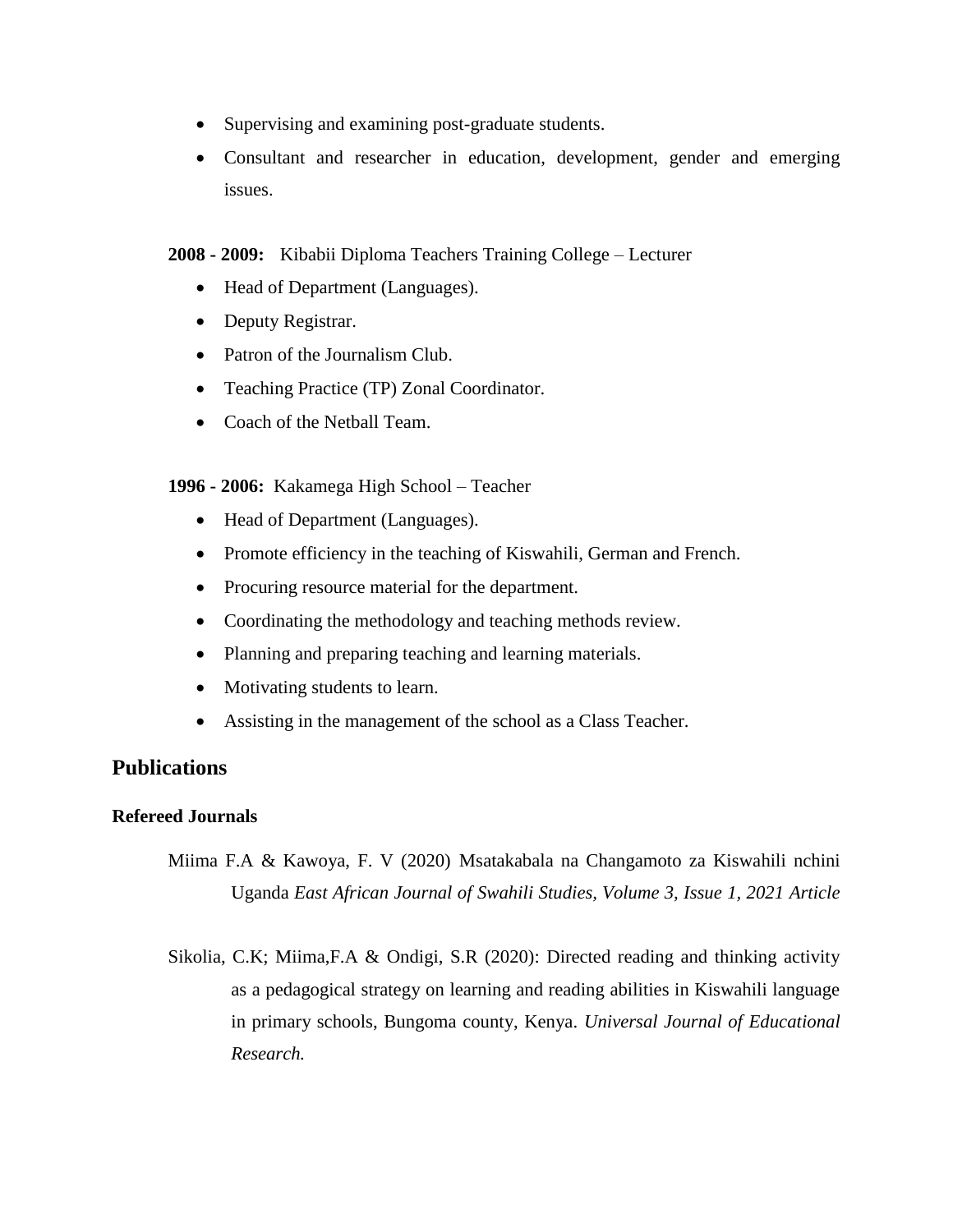- Adansi, J.E; Miima F.A & Bwire A.M (2020): Impact of motivation on junior high school students' interest in reading comprehension in Hohoe Municipality: A literature-based review. *African Journal of Emerging Issues. ISSN: 2663-9335.*
- Ochieng,O.B & Miima F.A (2019): Teachers' Perception about Integration of ICT tools in Kiswahili Language Pedagogy in Homabay County, Kenya. *International Journal of Arts and Commerce. ISSN:1929-7106.*
- Kimanzi, P.R; Bwire,A,M & Miima, FA (2019):Influence of teacher feedback techniques on students' essay writing skills in English language in secondary schools in Nairobi county, Kenya. *International academic journal of social sciences and education. ISSN 2518-241*2.
- Karuiki, P; Miima F.A & Tanui, E (2016): Utilization of Instructional Media in Teaching of Kiswahili in Public Primary Schools in Nyandarua County, Kenya. *International Journal of Arts and Commerce.*
- Mukolwe, A.N; Ndambuki, P; Kadenyi, M & Miima, F. A (2015): Perceptions of student mentees on their mentor relationship and effectiveness of the mentoring programmes. A case of students in the Kenyatta university program, Nairobi, Kenya. *Journal of technology and socio-economic development. Vol.4 June 2015 issue.*
- Miima, F.A;Ondigi, S & Mavisi,R (2013):Teachers Perception on Integration of ICT in Teaching and Learning of Kiswahili Language in Secondary Schools in Kenya. *International Journal of Arts and Commerce Vol. 2: No:3 pp 27-32.*
- 2011: Fasihi Simulizi: Tanzu,Vipera, Utafiti na Ufundishaji : Nairobi. Strategic Book publishers.
- 2012: Uchambuzi wa Mstahiki Meya:Nairobi. Nuru ya Sanaa Media Productions.

### **Teaching Modules**

Mbinu za Lugha na Fasihi module: Digital plaform Kenyatta University Ufundishaji wa kozi na lugha module: Digital platform Kenyatta University Ufundishaji wa fasihi module: Digital platform Kenyatta University Instructional Methods module: Digital platform Kenyatta University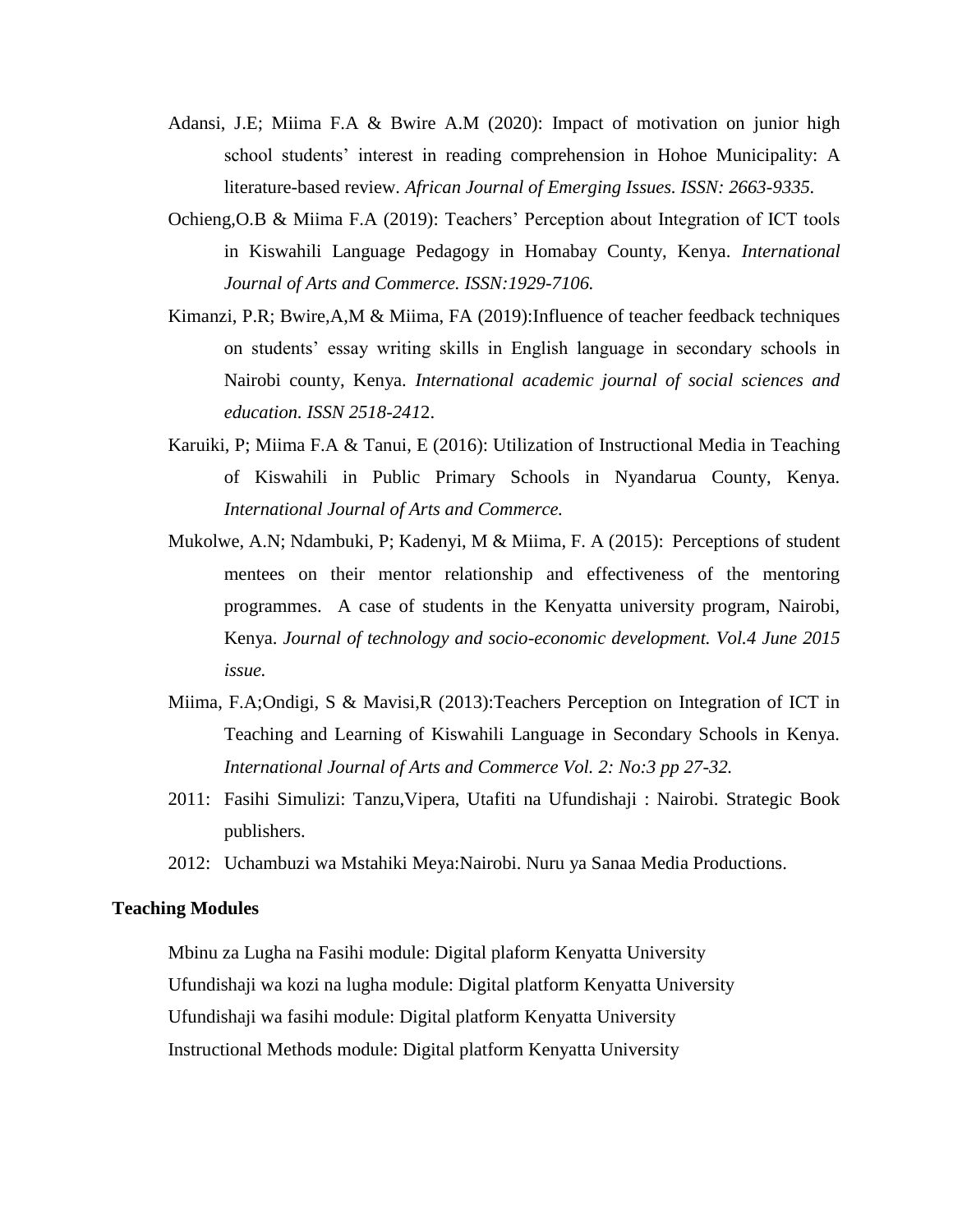Educational Technology and Media practical module: Digital platform Kenyatta University

#### **Scholarly Presentations at Conferences/ Workshops/ Seminars**

- 2018: Contemporary theories and approaches to education. Conference held at Kenyatta University.
- 2018: Trends in Kenya youth language practices. A paper presented at a Conference held at Kenyatta University organized by Institute of African Studies.
- 2017: Teachers' perception on Adoption of ICT on teaching and learning of Kiswahili Language in Kasapul sub county, Kenya.
- 2017: Esoteric codes and exophoric reference in bantu proverbial discourse: challenges of interpreting and teaching the Kiswahili proverbs. Chuo Kikuu cha Kikatoliki cha Afrika Mashariki (CUEA).
- 2014: Challenges of English- Swahili Text translation. A paper presented in a Workshop on Translation and interpretation in Zanzibar.
- 2015: Msatakabala na changamoto za Kiswahili nchini Uganda. Conference held at Kenyatta University.
- 2013: Hadithi Fupi kama Jahazi la Kumkomboa Mwanamke. Makala katika kongamano la kuadhimisha miaka hamsini nchini Kenya. Chuo Kikuu cha Kikatoliki cha Afrika Mashariki (CUEA).
- 2013: Matumizi ya Tarakilishi katika Ujifunzaji na Ujifunzaji wa Kiswahili Nchini Kenya. Makala iliyowasilishwa katika kongamano la Kimataifa la kuadhimisha miaka hamsini ya maendeleo ya Kiswahili nchini Kenya. Chuo Kikuu cha Kikatoliki cha Afrika Mashariki (CUEA).
- 2013: Perceptions of Student Mentees on their Mentor Relationship and Effectiveness of the Mentoring Programs: A case study of Students in the Kenyatta University Program. A paper presented at 1st International Conference on Education at Riara University.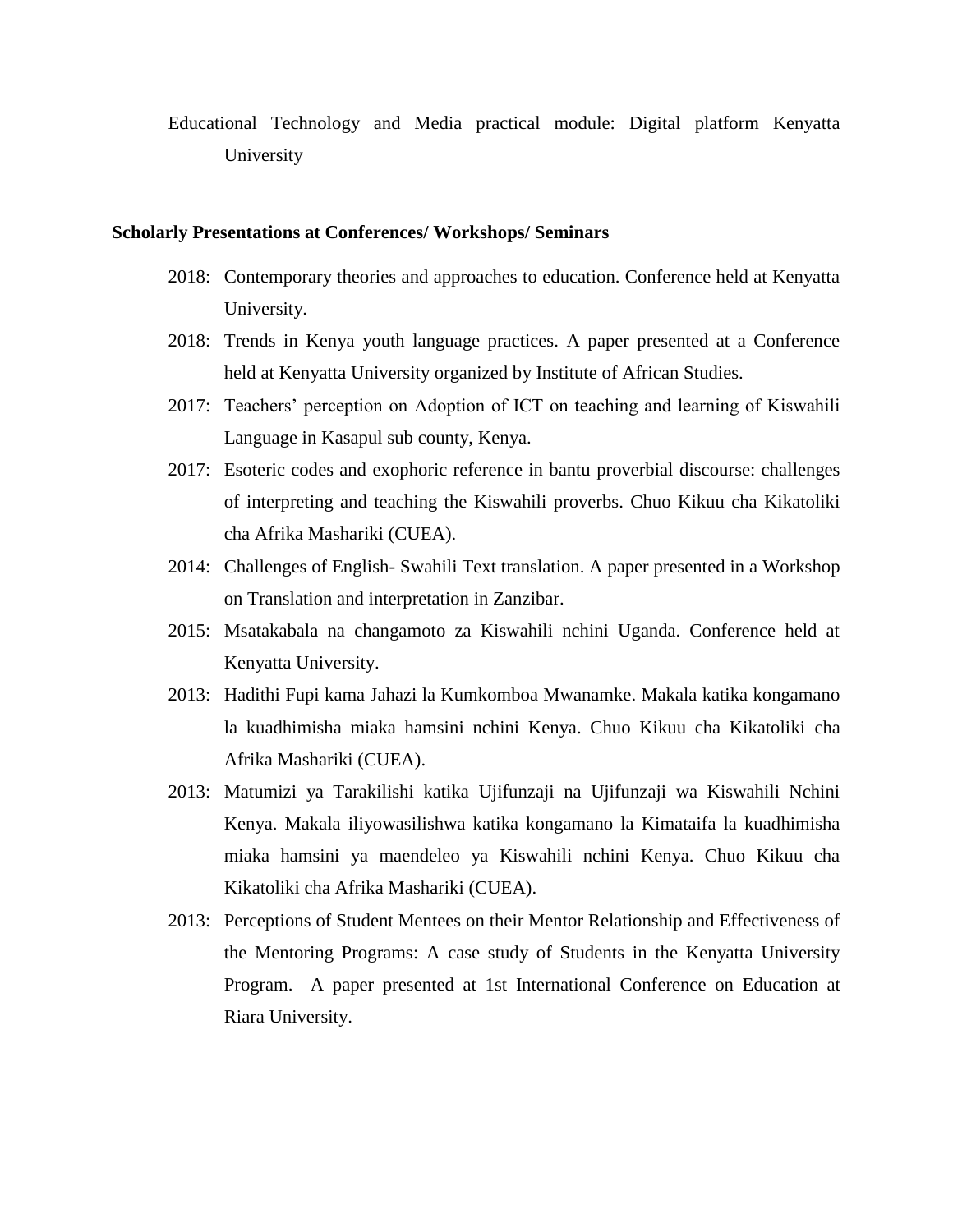- 2013: Constrains and challenges encountered by Kiswahili language teachers in integrating ICT in teaching and learning of Kiswahili in Secondary schools. A paper presented at the International Conference held at Eldoret Polytechnic.
- 2013: Teachers' Perspectives about Integration of ICT in Teaching and Learning of Kiswahili Language in Secondary Schools in Kenya. A paper presented at the 3rd KIE Symposium. Theme: Responsiveness of the Curriculum to National Development and Globalization.
- 2011: Integration approach in Teaching of Kiswahili. A paper presented at International Conference on Modern trends in Education. Seminar held at Kenyatta University.
- 2005: Nyimbo katika Fasihi Simulizi. A paper presented at Dar es Salaam University. Organized by CHAKAMA to mark jubilee celebration.
- 2005: Uhakiki wa Nadharia ya Mtazamo-kike katika Fasihi. A paper presented at CHAKAMA to mark Jubilee celebration.
- 2005: Ufundishaji wa Lugha ya pili kwa njia ya moja kwa moja. A paper presented at CHAKITA Seminar.
- 2003: Teaching of Kiswahili Literature and Tips on Answering Questions in Kenya National Examination Council. A seminar organized by Kiswahili Teachers in Western province.

# **Quality Teaching, Learning and Mentorship**

### **Trainings in Higher Educations**

### **Courses taught**

Instructional methods, educational technology, Communications skills, Leadership and Mentoring, Peace Education, Swahili language methods, research methods in Kiswahili, 2nd language acquisition, phonetics and phonology, morphology, syntax, semantics, sociolinguistics, Historical development of Swahili, socio-linguistics, translation and interpretation among others.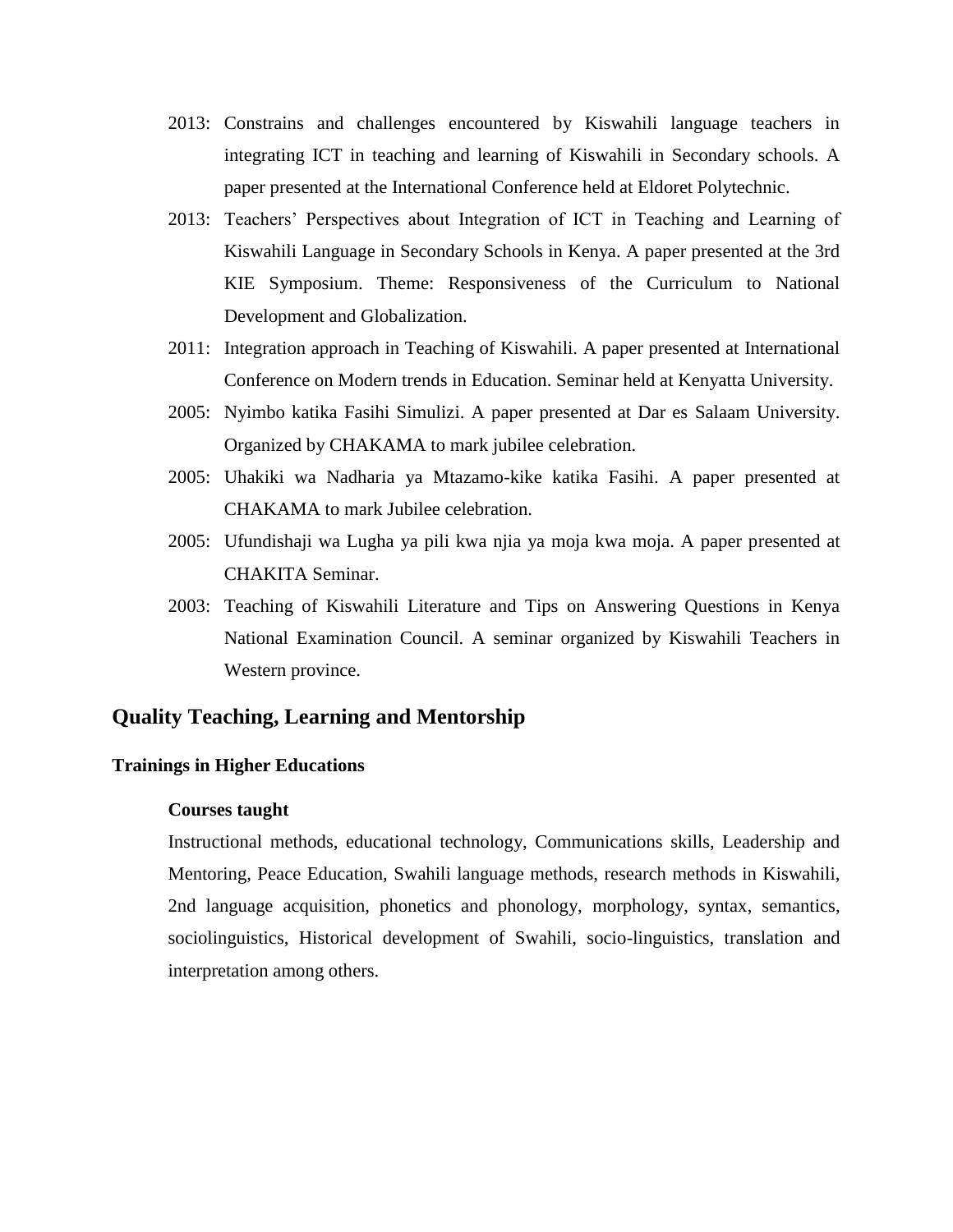# **Supervision of Postgraduate Students completed and on-going**

# **PhD, Masters and Projects**

| <b>Name</b>              | Reg. NO.          | <b>Title</b>                                  | <b>Status</b>        |
|--------------------------|-------------------|-----------------------------------------------|----------------------|
| Cleophas<br>Sikolia      |                   | Athari za kusoma kwa tafakari-elekezi na      | Ph.D.<br>Kenyatta    |
| Kalabai                  |                   | uhusiano wa Masaili katika ufunzaji wa        | University           |
|                          |                   | ufahamu andishi katika shule za msingi        |                      |
|                          |                   | kaunti ya Bungoma                             |                      |
|                          |                   |                                               |                      |
| Kimanzi P. Rosa          | E83/29935/2014    | Influence of Teacher Feedback Techniques      | Graduated with M. ED |
|                          |                   | in Students English Language Essay in         | Kenyatta University  |
|                          |                   | Public Secondary Schools in Nairobi City,     |                      |
|                          |                   | Kenya                                         |                      |
| Gitonga Macharia         | E55/CE/21881/2010 | Mchango wa Ushairi katika ufundishaji wa      | Graduated with M. ED |
|                          |                   | stadi ya Kuongea katika shule za Upili        | Kenyatta University  |
|                          |                   | Kaunti ya Murang'a - Kenyatta University      |                      |
| <b>Beatrice</b><br>Mutio | E55/CE/24913/2012 | Use of Participatory Approach in the          | Graduated with M. ED |
| Maingi                   |                   | Teaching of Listening Skills in Kiswahili     | Kenyatta University  |
|                          |                   | Language in Primary Schools in Wote           |                      |
|                          |                   | ZONE, Makueni County, Kenya                   |                      |
|                          |                   |                                               |                      |
| Kariuki Peter            | EM19/S/5011/2012  | Matumizi ya Nyenzo katika ufundishaji wa      | Graduated with ME. D |
|                          |                   | Kiswahili katika Shule za Msingi Wilaya       | Maasai<br>Mara       |
|                          |                   | ya Nyandarua Kusini, Kenya                    | University           |
|                          |                   |                                               |                      |
| Musau Martha             | E55/CE/15610/2008 | Musau Martha E55/CE/15610/2008: Factors       | Graduated with M. ED |
|                          |                   | influence the availability and utilization of | Kenyatta University  |
|                          |                   | instructional media in teaching of Kiswahili  |                      |
|                          |                   | in selected public primary teaching colleges  |                      |
|                          |                   | in Kenya                                      |                      |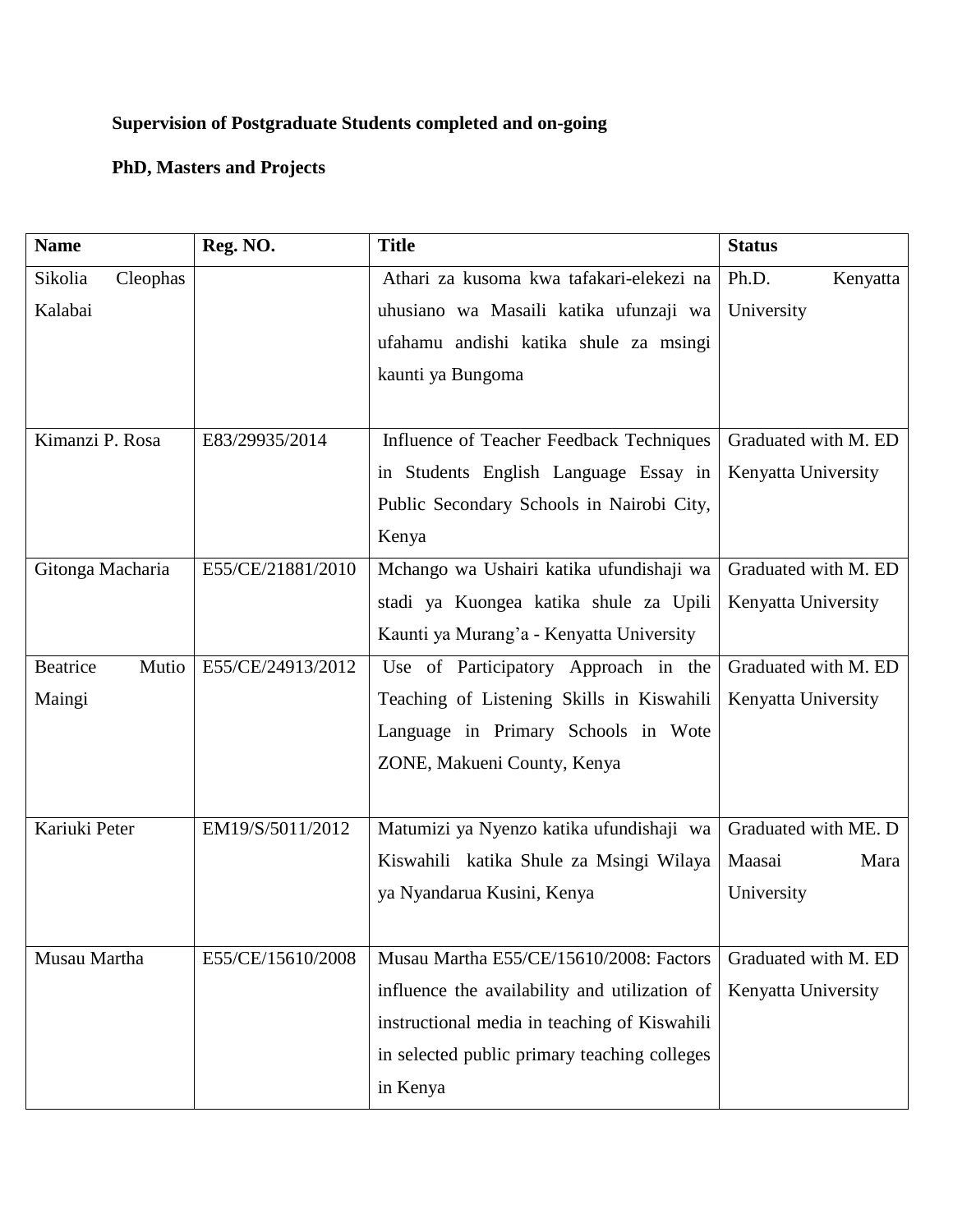| Onyango<br>Benson  | E55/CE/24223/2012 | Mitazamo ya walimu kuhusu teknolojia ya                                                 | Graduated with M. ED           |
|--------------------|-------------------|-----------------------------------------------------------------------------------------|--------------------------------|
| Ochieng            |                   | mawasiliano katika ufunzaji wa Kiswahili                                                | Kenyatta University            |
|                    |                   | katika kaunti ndogo ya Kasipul, Kenya.                                                  |                                |
|                    |                   |                                                                                         |                                |
| Wanjiku<br>Matheri | E55/CE/11534/2008 | Use of teachers' feedback on students'                                                  | Graduated with M. ED           |
| Janet              |                   | English language compositions in public                                                 | Kenyatta University            |
|                    |                   | secondary schools in Murang'a county,                                                   |                                |
|                    |                   | Kenya                                                                                   |                                |
|                    |                   |                                                                                         |                                |
| Juliens M. Koka    | E55/CE/28028/2013 | Matumizi ya mbinu inayotegemea shughuli                                                 | Graduated with M. ED           |
|                    |                   | mwanafunzi katika ufundishaji wa<br>za                                                  | Kenyatta University            |
|                    |                   | riwaya, shule za upili, kaunti ya Makueni,                                              |                                |
|                    |                   | Kenya                                                                                   |                                |
|                    |                   |                                                                                         |                                |
| Kigia John Mwaura  | E55/21884/2010    | Uchanganuzi wa makosa ya kisarufi katika                                                | Graduated with M. ED           |
|                    |                   | insha<br>Kiswahili<br>miongoni<br>za<br>mwa                                             | Kenyatta University            |
|                    |                   | wanafunzi wa shule za upili katika wilaya                                               |                                |
|                    |                   | ya kaunti ya Nakuru, Kenya                                                              |                                |
| Nelima<br>Rose     | E83/29935/2014    | Influence of Information Communication                                                  | Thesis writing (Ph.D.)         |
| Natwart            |                   | Technology Teaching and Learning of                                                     | Kenyatta University            |
|                    |                   | Kiswahili Grammar on Low Achieving                                                      |                                |
|                    |                   | Secondary Schools in Kakamega East Sub-                                                 |                                |
|                    |                   | County, Kenya                                                                           |                                |
| Adansi Emefa Joan  | E83F/25070/2018   | teaching<br>Integrated<br>approach<br>of<br>and                                         | Thesis Writing (Ph.D.)         |
|                    |                   | students' performance in English in junior                                              | Kenyatta University            |
|                    |                   | high schools of Volta region, Ghana                                                     |                                |
|                    |                   |                                                                                         |                                |
| Rosa               | E83/CE/28007/2018 |                                                                                         |                                |
| Purity<br>Kimanzi  |                   | Training students metacognitive learning<br>strategy and its effect on secondary school | Proposal<br>writing<br>(Ph.D.) |
|                    |                   |                                                                                         |                                |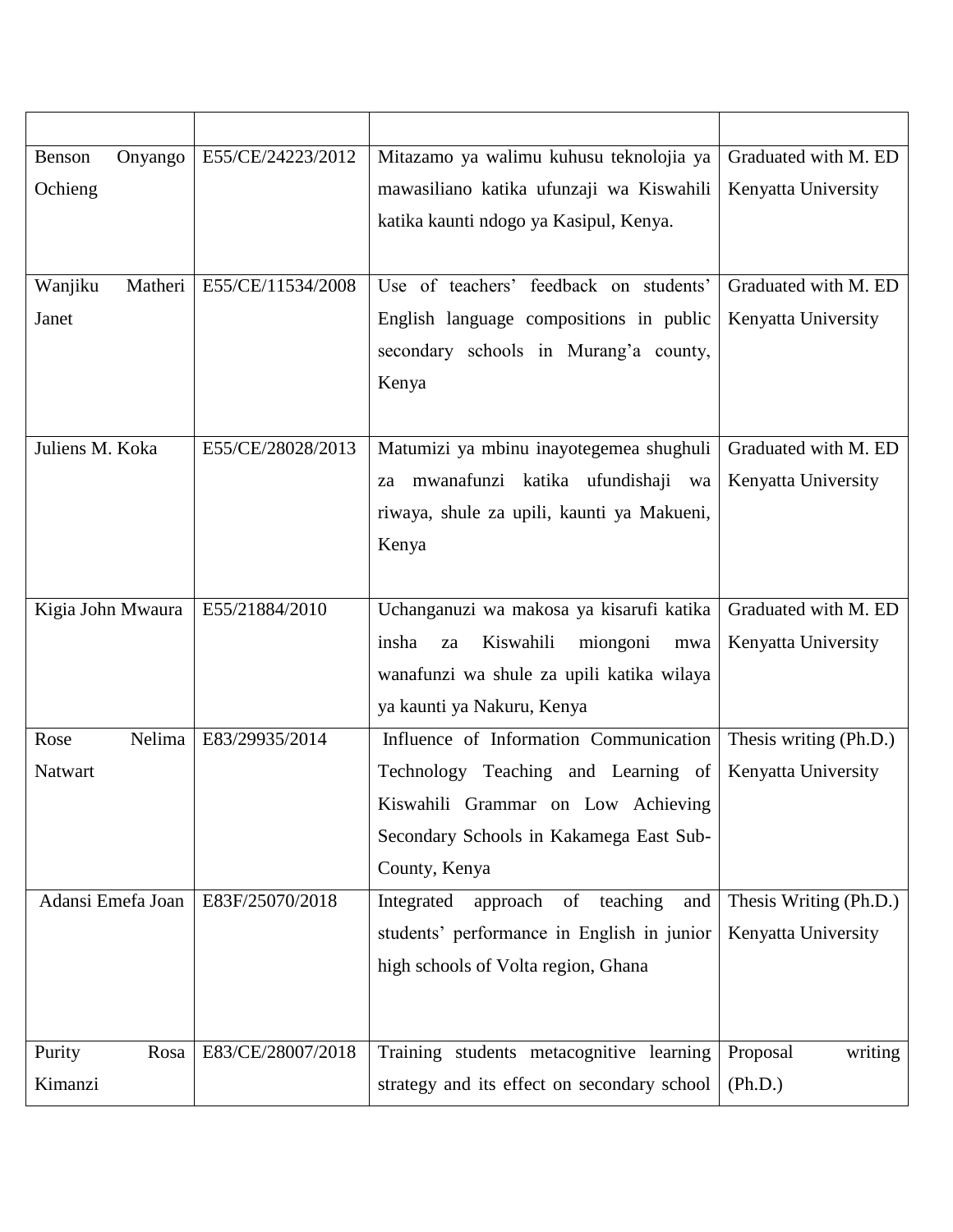|                           |                   | English language composition writing in   Kenyatta University                       |                          |
|---------------------------|-------------------|-------------------------------------------------------------------------------------|--------------------------|
|                           |                   | Nairobi County, Kenya                                                               |                          |
|                           |                   |                                                                                     |                          |
| Laichena,<br>Edward       | E83/27800/2019    | Management and use of information and                                               | Proposal<br>writing      |
| Mutabari                  |                   | communication technology resources in<br>teaching and learning in secondary schools | (Ph.D.)                  |
|                           |                   | in Murang'a county, Kenya                                                           | Kenyatta University      |
| <b>Bridgit</b><br>Maureen | E83/29247/2014    | Flipped classroom Technique's effect on                                             | Proposal<br>writing      |
| Ommeh                     |                   | teaching and learning of Chinese oral at                                            | (Ph.D.)                  |
|                           |                   | Kenyatta and Strathmore universities in                                             | Kenyatta University      |
|                           |                   | Kenya                                                                               |                          |
| Edna S. Shiramba          | (E55/CE/25061/201 | Influence of Group work instruction on                                              | Thesis<br>writing<br>(M. |
|                           | 4                 | Kiswahili<br>performance<br>students'<br>in                                         | ED)                      |
|                           |                   | Sociolinguistics in secondary<br>schools,                                           | Kenyatta University      |
|                           |                   | Kakamega county, Kenya                                                              |                          |
| Gichuki<br>Peter          | E55/CE/22925/2010 | In-service teacher education for secondary                                          | Thesis<br>writing        |
| Icharia                   |                   | school<br>teachers                                                                  | (M.<br>ED)               |
|                           |                   | English<br>language<br>implementing<br>the                                          | Kenyatta University      |
|                           |                   | integrated<br>English<br>syllabus in Kiambu county, Kenya                           |                          |
|                           |                   |                                                                                     |                          |
| Cathrine<br>Njeru         |                   | An Assessment of Teachers Preparedness in                                           | Proposal writing (M.     |
| Muthoni                   |                   | Teaching Integrated Kiswahili: Case of                                              | ED)                      |
|                           |                   | Ruiru Division, Thika District                                                      | Kenyatta University      |
| Wanjiru<br>Esther         |                   | Maandalizi ya Walimu Katika Utekelezaji                                             | Thesis<br>writing<br>(M. |
| Ndirangu                  |                   | wa Silabasi Mseto ya Somo la Kiswahili                                              | ED)                      |
|                           |                   | Katika Shule za Upili: Wilaya ya Kipipiri,                                          | Maasai<br>mara           |
|                           |                   | Kenya                                                                               | University               |
| Osore Joy Lodenyo         |                   | Uchunguzi wa mikakati ya kufundishia                                                | Submitted<br>for         |
|                           |                   | matamshi ya Kiswahili katika shule za upili                                         | examination<br>at        |
|                           |                   | katika kaunti ya Kiambu, Kenya                                                      | graduate school<br>(M.   |
|                           |                   |                                                                                     | ED)                      |
|                           |                   |                                                                                     | Kenyatta University      |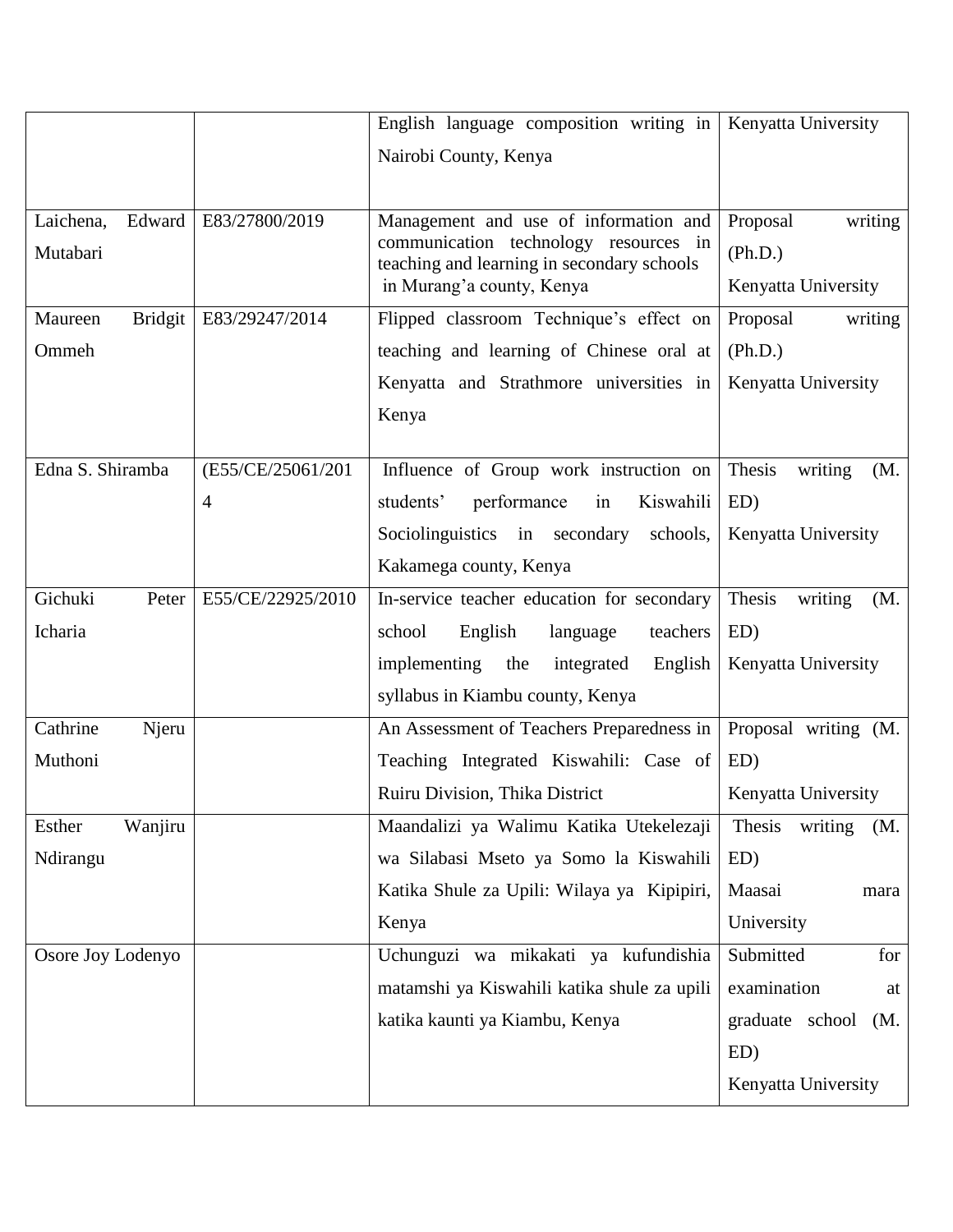| K.<br>Kombo        | E55/CE/22908/2010         | Matumizi ya minu ya maigizo katika        | Submitted<br>for         |
|--------------------|---------------------------|-------------------------------------------|--------------------------|
| <b>Bathomew</b>    |                           | ufundishaji wa wahusika katika riwaya ya  | examination<br>at        |
|                    |                           | Kiswahili katika shule za upili, kwenye   | graduate school<br>(M.   |
|                    |                           | kaunti ya Nairobi, Kenya                  | ED)<br>Kenyatta          |
|                    |                           |                                           | University               |
|                    |                           |                                           |                          |
| Jane Kirimi        |                           | Strategies of Promoting Extensive Reading | Thesis<br>writing<br>(M. |
|                    |                           | Skills in Kiswahili Among the Students in | ED)                      |
|                    |                           | selected Secondary schools in Kieni West  | Kenyatta university      |
|                    |                           | -MED-<br>Sub-County, Kenya<br>Kenyatta    |                          |
|                    |                           | University                                |                          |
| Albert Erick Odera |                           | Mtazamo wa Walimu Kuhusu Ufundishaji      | Proposal writing (M.     |
|                    |                           | wa Msamiati wa Kiswahili Kimuktadha       | ED)                      |
|                    |                           | miongoni mwa shule za msingi katika       | Kenyatta University      |
|                    |                           | kaunti ndogo ya Kasipul                   |                          |
|                    |                           |                                           |                          |
| Winfred Mwanzia    | E55/CE/24090/2013         | Integration of Videos in the Teaching of  | Thesis<br>writing<br>(M. |
|                    |                           | Kiswahili<br>Plays in Public<br>Secondary | ED)                      |
|                    |                           | Schools in Malindi county                 | Kenyatta University      |
|                    |                           |                                           |                          |
| Kung'u             | John   (E55/CE/25736/201) | Matumizi<br>Mbinu<br>Inayomtegemea<br>ya  | Proposal writing (M.     |
| Kamau              | 4                         | Mwanafunzi katika Ufundishaji wa Sarufi   | ED)                      |
|                    |                           | ya Kiswahili katika shule za Sekondari    | Kenyatta University      |
|                    |                           | katika Kaunti Ndogo ya Kigumo -           |                          |
|                    |                           |                                           |                          |
| Khamisi<br>Mungu   | E42/OL/22466/2011         | to Poor KCSE<br>Factors<br>Contributing   | PGDE project             |
| Ndegwa             |                           | Performance in Mathematics by Students in | Graduated                |
|                    |                           | Secondary Schools in Lokone<br>Private    | Kenyatta University      |
|                    |                           | Division, Mombasa County                  |                          |
|                    |                           |                                           |                          |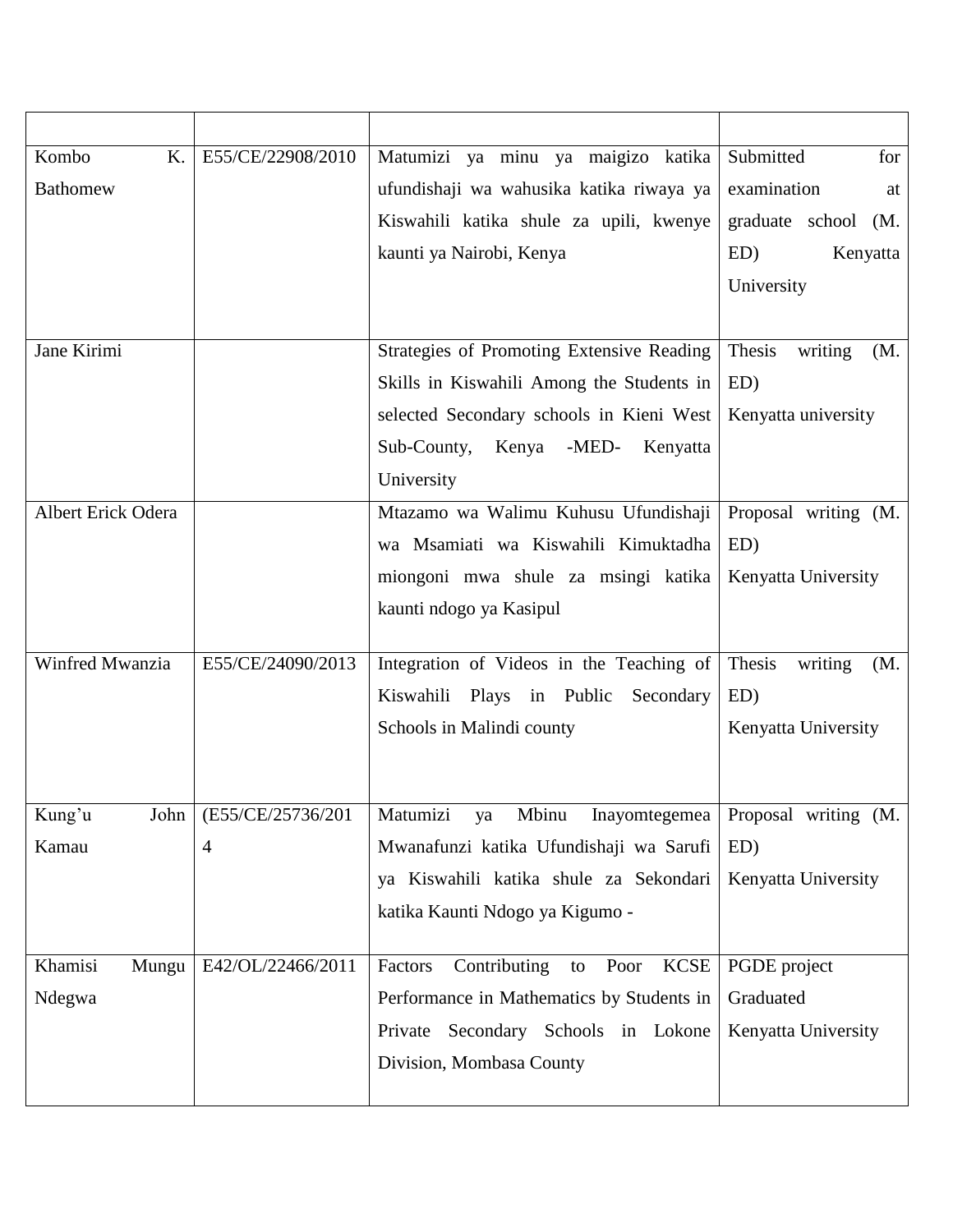| Felix<br>Ombaye      | E42/OL/CTY/32916  | effect<br>student's<br>Computer<br>games<br>on       | PGDE project        |
|----------------------|-------------------|------------------------------------------------------|---------------------|
| Mainda               | /2016             | performance in Mathematics in secondary              | Graduated           |
|                      |                   | school students in Kiambu county, Kenya              | Kenyatta University |
|                      |                   |                                                      |                     |
|                      |                   |                                                      |                     |
| Sifuna<br>Chrisantus | E35/CE/24210/2013 | of<br>Effects<br>Segmented Animations<br>on          | PGDE project        |
| Makhambala           |                   | Remediating<br>Students'<br>Alternative              | Kenyatta University |
|                      |                   | Conceptions on Chemical Bonds in Public              |                     |
|                      |                   | Secondary Schools in Lari-Sub County,                |                     |
|                      |                   | Kenya                                                |                     |
|                      |                   |                                                      |                     |
| Khamisi<br>Mungu     | E42/OL/22466/2011 | Contributing<br><b>KCSE</b><br>Factors<br>Poor<br>to | PGDE project        |
| Ndegwa               |                   | Performance in Mathematics by Students in            | Kenyatta University |
|                      |                   | Secondary Schools in Lokone<br>Private               |                     |
|                      |                   | Division, Mombasa County, Kenya                      |                     |
|                      |                   |                                                      |                     |
| Ngigi<br>Sammy       | E42/CE/2606/2018  | Administrative motivational strategies by            | PGDE project        |
| Kinyanjui            |                   | school administrators on teachers and their          | Kenyatta University |
|                      |                   | challenges in motivation in Kiambu County,           |                     |
|                      |                   | Kenya                                                |                     |
|                      |                   |                                                      |                     |

# **Post graduate thesis examined**

| <b>Name</b>  | Reg. No      | <b>Title</b>                                            | <b>Degree/ University</b> |
|--------------|--------------|---------------------------------------------------------|---------------------------|
| Obocha Mose  | E55/11068/06 | Effectiveness<br>of KIE Media<br>The                    | <b>M.ED</b>               |
|              |              | Programs to Students in Secondary   Kenyatta University |                           |
|              |              | Schools in Kenya Kenyatta University                    |                           |
| Macharia Ken |              | in<br>Analysis<br>Kiswahili<br>Error<br>٠               | M.ED                      |
|              |              | Compositions among the Secondary                        | Kenyatta University       |
|              |              | Students: Case of<br>Likoni<br>School                   |                           |
|              |              | Division                                                |                           |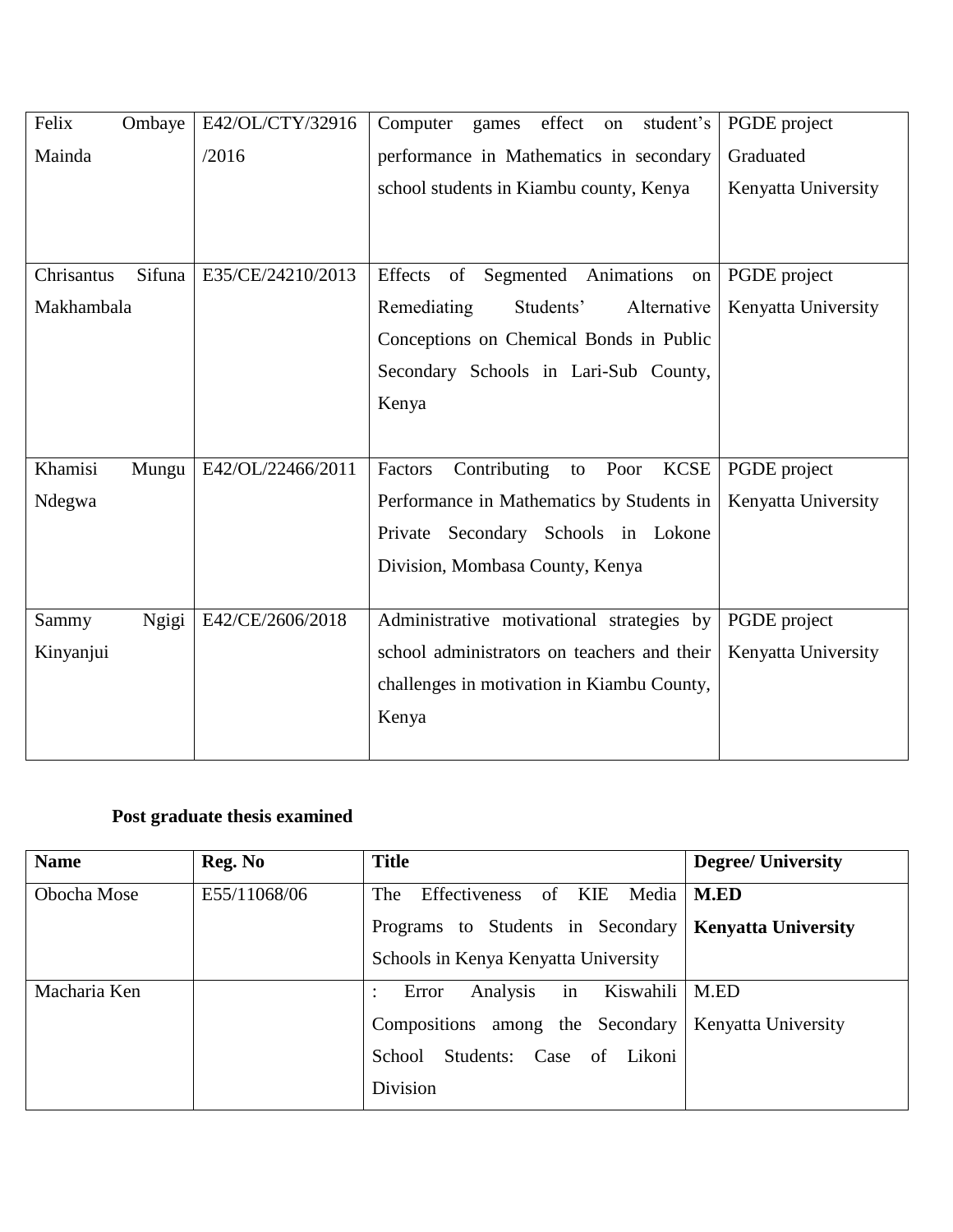| Immaculee           |                   | The English Language Curriculum for                                          | Ph.D.               |
|---------------------|-------------------|------------------------------------------------------------------------------|---------------------|
| Ndayimirij          |                   | State Primary Schools in Burundi: An                                         | Kenyatta University |
|                     |                   | Appraisal<br>of<br>Adequacy<br>its<br>and                                    |                     |
|                     |                   | Implementation                                                               |                     |
| Rhobi<br>Selina     | E55/23475/11      | Uchanganuzi<br>Mikakati<br>wa<br>ya                                          | M.ED                |
| Chacha              |                   | Ufundishaji wa Fasihi ya Watoto ya                                           | Kenyatta University |
|                     |                   | Kiswahili na Umilisi wa Kusoma katika                                        |                     |
|                     |                   | shule za Msingi, Kaunti ya Nairobi,                                          |                     |
|                     |                   | Kenya                                                                        |                     |
| Dande<br>Nancy      | Dande<br>Nancy    | Kiswahili Novel Intrpretation: Impact of                                     | M.ED                |
| Awour               | Awour             | Cooperative Approach on Learners'                                            | Kenyatta University |
|                     |                   | Performance in Secondary schools of                                          |                     |
|                     |                   | Yatta, Kenya                                                                 |                     |
| Daniel<br>Magare    | E55/CE/23556/2011 | Matumizi ya Majadiliano ya Vikundi                                           | M.ED                |
| Yuvinalis           |                   | Kufunzia Stadi ya Kuzungumza katika                                          | Kenyatta University |
|                     |                   | Shule za upili Tarafa ya Mosocho,                                            |                     |
|                     |                   | Kaunti ya Kisii, Kenya.                                                      |                     |
|                     |                   |                                                                              |                     |
| Ceciliah<br>Lutiali | E83/26662/2013    | Effectiveness of task-based approach on                                      | Ph.D.               |
| Leonorah            |                   | learners' writing of French composition                                      | Kenyatta University |
|                     |                   | in secondary schools in Nairobi city                                         |                     |
|                     |                   | county, Kenya                                                                |                     |
| Lydia Wamuti        |                   | Teaching of Japanese as a foreign                                            | Ph.D.               |
|                     |                   | language in tertiary institutions in<br>Kenya: opportunities and challenges" | Kenyatta University |
|                     |                   |                                                                              |                     |
|                     |                   |                                                                              |                     |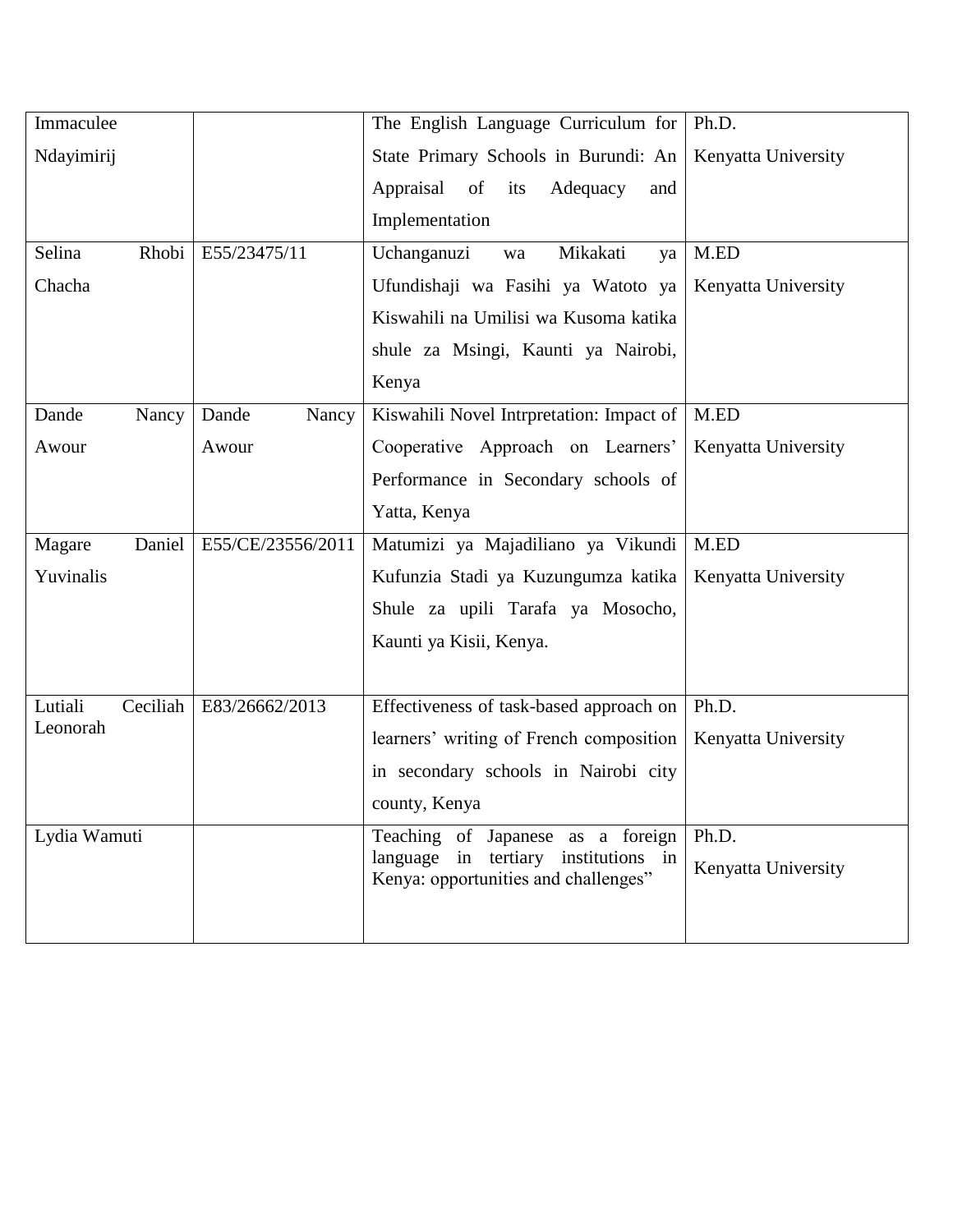## **Professional/ Consultancy**

#### **Consulting for Organizations/ Institutions**

- **2021:** Education Expert with Sirch Solutions Limited conducted an Endline study on the Early Grade Mathematics Competency levels among grade 2 pupils in Kenya a project under Ministry of Education funded by Basic Education Kenya Primary Education Development (PRIEDE
- 2020: Kenyatta University & Kenya National Commission for UNESCO Trained Youth on entrepreneurial skills, Nairobi County.
- 2020: : Kenyatta University & Kenya National Commission for UNESCO Trained Youth on entrepreneurial skills, Embu County
- 2017: Kenyatta University & Kenya National Commission for UNESCO Trained Youth on entrepreneurial skills, Kisumu County.
- 2016: Kenya Power (Institute of Energy Studies and Research) Trained the KPLC staff on Curriculum Development, Pedagogy and Public Relations.
- 2015: Marist International University College: Development of Kiswahili Methods Programs.

## **Administrative and Responsibilities- Kenyatta University**

### **Recognized university administrative positions**

- 2016 Date: E-learning coordinator: Uploading of the teaching materials/ modules for Digital learning
- 2016: Acting Chairperson of the Department of Educational Communication and Technology.
- 2015 Date: ISO Audit Head Department of Educational Communication and Technology.
- 2014 Date: Area coordinator Teaching practicum and Mentoring Centre.
- 2014 2021: Accommodation's services Board member.
- 2014 2021: Warden at Nyayo Hostels.
- 2013 Date: Mentoring programs.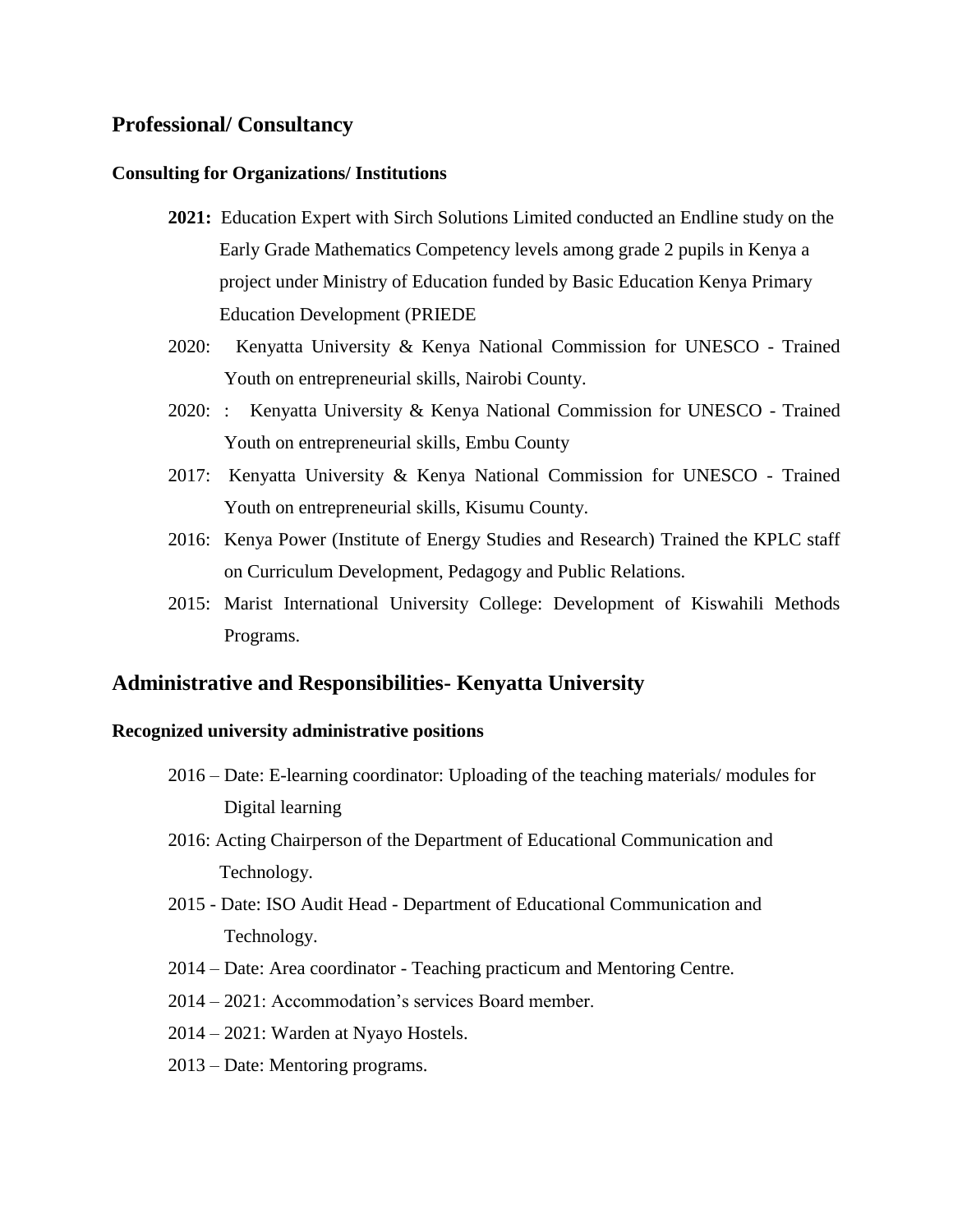2013 – Date: Departmental Timetable and Scheduling of units in-charge of Regular, IBP and IOL programs.

## **Other responsibilities in the University**

### **Committees Serving:**

- A member of university short listing and recruitment committee.
- Committee for TPDEX selection and Placement for Teaching Practicum.
- University Programs Approval committee.
- Committee to review the practical aspects of DSVOL Program.
- Appointment to the reconstituted program rationalization committee.
- Member of Language Education panel at Kenyatta University.
- Coordinator of peer teaching at Kenyatta University.
- Timetabling Committee at Kenyatta University.
- Departmental verification of marks committee.

# **Community Engagements and other Contributions**

## **Research Funding**

- 2021: Together with a team of eight wrote a proposal on *Innovative solution for school readiness and transition from pre-primary-to-pre-primary schools in Kenya and Tanzania.* IDRC grant. Kshs 75,000000
	- 2020: Together with a team of four wrote a proposal and conducting research *on Inclusive education made easy: an interactive learning resource for visually challenged learners in secondary schools in Kenya.* VC's Research Grant - Kenyatta University Ksh. 900.000
	- 2015: Together with a team of 8 wrote a proposal *on transforming higher education delivery through capacity building development of teachers in fragile context. –* StrategicPartnerships for Higher Education and Reform (SPHEIR).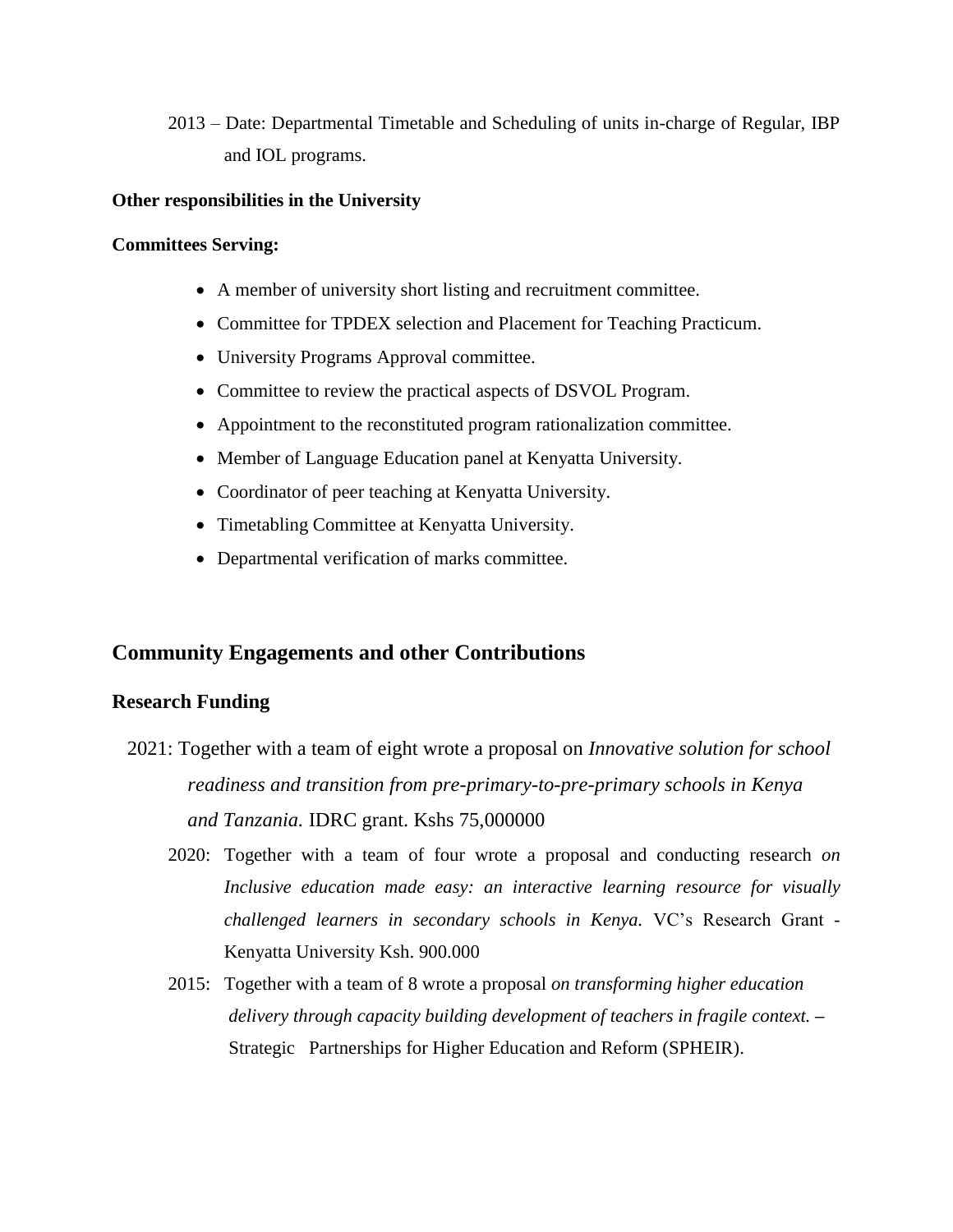## **Community Outreach**

Board member to various schools, Commissioner in church leadership, fund-raising for churches and various community projects, donations (books and sanitary towels) to several local schools, motivational speaker to school students and community women/ girls, mentoring undergraduate and post graduate students, mentoring girls and women on empowerment.

## **Professional Affiliation and Portfolios**

- 2016: ISO training at Kenyatta University.
- 2016: Trainer of Trainers in Entrepreneurial Promotions (STEP).
- 2012: Monitoring and Evaluation.
- 2011: Curriculum Development.
- 2011: Gender issues in the 21st Century and beyond.
- 2011: Quantitative, Qualitative and Mixed Research Methods.
- 2010: Peace and conflict education.
- 2010: E-Learning training at Kenyatta University.
- 2009: Module Writing Course at Kenyatta University.
- 2009: Management course in Educational Management (KESI).
- 2007: KNUT/AFT-HIV/AIDS Study circle training.
- 1996: KCSE National Examiner in Kiswahili Paper 3.

### **Recognition Awards and Honors**

- 2019: Certificate in collaboration for entrepreneurial universities. Leuphana University, Luneburg.
- 2016: Students training for Entrepreneurial Promotion (STEP). Leuphana University of, Luneburg.
- 2013: Certificate in teaching methodology. Centre for teaching excellence and evaluation. Kenyatta University.
- 2012: Certificate in Higher Education for development. Syracuse University.
- 2009: Certificate in education management. Ministry of Education.
- 2009: PhD Scholarship at Kenyatta University, Kenya.